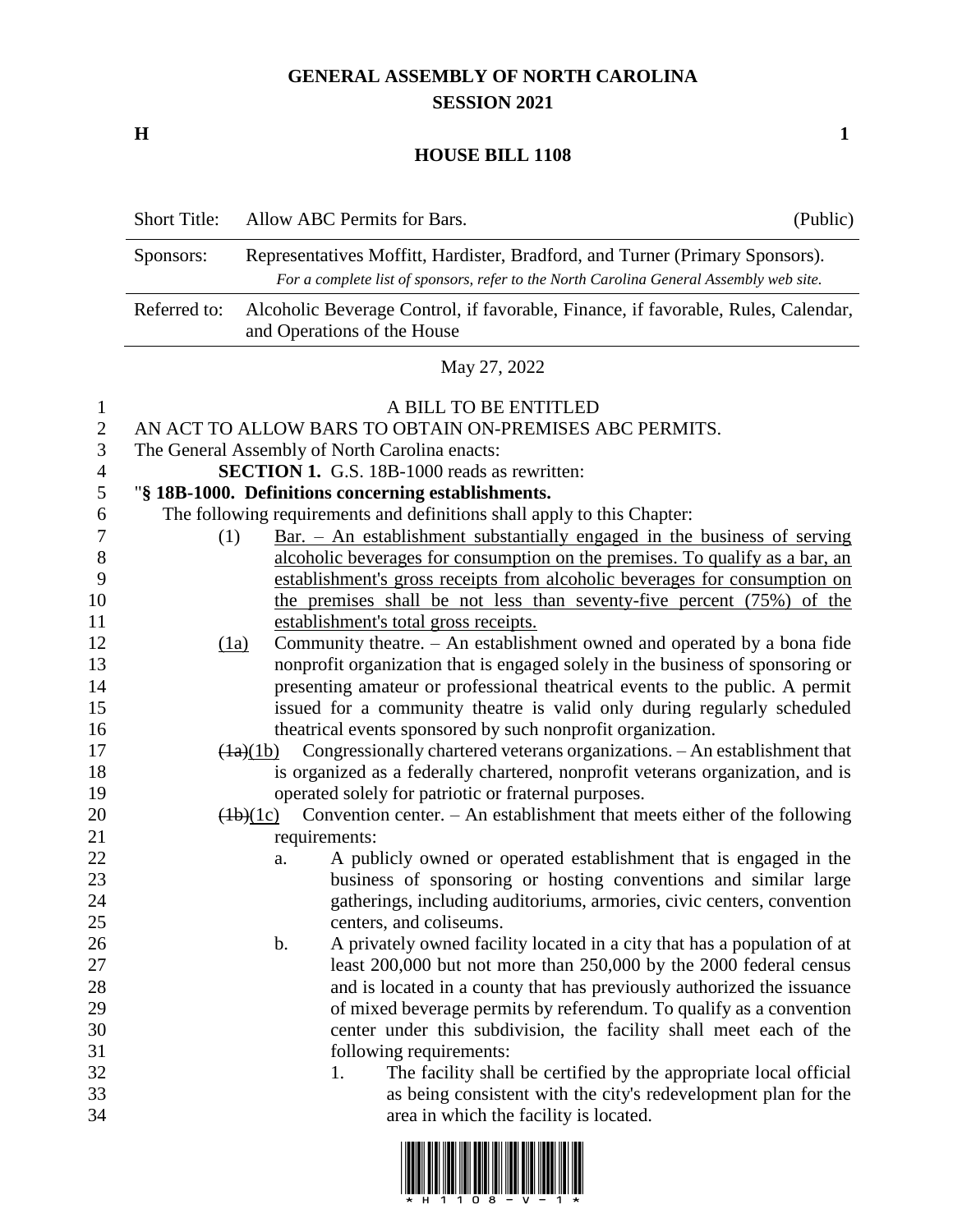| <b>General Assembly Of North Carolina</b>                | <b>Session 2021</b>                                                                                                                                              |
|----------------------------------------------------------|------------------------------------------------------------------------------------------------------------------------------------------------------------------|
| 2.                                                       | The facility shall contain at least 7,500 square feet of floor                                                                                                   |
|                                                          | space that is available for public use and shall be used                                                                                                         |
|                                                          | exclusively for banquets, receptions, meetings, and similar                                                                                                      |
|                                                          | gatherings.                                                                                                                                                      |
| 3.                                                       | The facility's annual gross receipts from the sale of alcoholic                                                                                                  |
|                                                          | beverages shall be less than fifty percent (50%) of the gross                                                                                                    |
|                                                          | receipts paid to all providers at permitted functions for food,                                                                                                  |
|                                                          | nonalcoholic beverages, alcoholic beverages, service, and                                                                                                        |
|                                                          | facility usage fees (excluding receipts or charges for                                                                                                           |
|                                                          | entertainment and ancillary services not directly related to                                                                                                     |
|                                                          | providing food and beverage service). The person to whom a                                                                                                       |
|                                                          | permit has been issued for a privately owned facility shall be                                                                                                   |
|                                                          | required to maintain copies of all contracts and invoices for                                                                                                    |
|                                                          | items supplied by providers for a period of three years from the                                                                                                 |
|                                                          | date of the event.                                                                                                                                               |
|                                                          | A permit issued for a convention center shall be valid only for those parts of<br>the building used for conventions, banquets, receptions, and other events, and |
|                                                          | only during scheduled activities.                                                                                                                                |
| $\frac{(1e)(1d)}{2}$                                     | Cooking school. - An establishment substantially engaged in the business                                                                                         |
|                                                          | of operating a school in which cooking techniques are taught for a fee.                                                                                          |
| $\ldots$ "                                               |                                                                                                                                                                  |
|                                                          | <b>SECTION 2.</b> G.S. 18B-1001 reads as rewritten:                                                                                                              |
| "§ 18B-1001. Kinds of ABC permits; places eligible.      |                                                                                                                                                                  |
|                                                          | When the issuance of the permit is lawful in the jurisdiction in which the premises are located,                                                                 |
| the Commission may issue the following kinds of permits: |                                                                                                                                                                  |
| (1)                                                      | On-Premises Malt Beverage Permit. - An on-premises malt beverage permit                                                                                          |
|                                                          | authorizes (i) the retail sale of malt beverages for consumption on the                                                                                          |
|                                                          | premises, (ii) the retail sale of malt beverages in the manufacturer's original                                                                                  |
|                                                          | container for consumption off the premises, and (iii) the retail sale of malt                                                                                    |
|                                                          | beverages in a cleaned and sanitized container that is filled or refilled and                                                                                    |
|                                                          | sealed for consumption off the premises and that identifies the permittee and                                                                                    |
|                                                          | the date the container was filled or refilled. The permit also authorizes the                                                                                    |
|                                                          | permittee to transfer malt beverages, not more than four times per calendar<br>year, to another on-premises malt beverage permittee that is under common         |
|                                                          | ownership or control as the transferor. Except as authorized by this                                                                                             |
|                                                          | subdivision, transfers of malt beverages by on-premises malt beverage                                                                                            |
|                                                          | permittees, purchases of malt beverages by a retail permittee from another                                                                                       |
|                                                          | retail permittee for the purpose of resale, and sales of malt beverages by a                                                                                     |
|                                                          | retail permittee to another retail permittee for the purpose of resale are                                                                                       |
|                                                          | unlawful. In addition, a particular brand of malt beverages may be transferred                                                                                   |
|                                                          | only if both the transferor and transferee are located within the territory                                                                                      |
|                                                          | designated between the brewery and the wholesaler on file with the                                                                                               |
|                                                          | Commission. Prior to or contemporaneous with any such transfer, the                                                                                              |
|                                                          | transferor shall notify each wholesaler who distributes the transferred product                                                                                  |
|                                                          | of the transfer. The notice shall be in writing or verifiable electronic format                                                                                  |
|                                                          | and shall identify the transferor and transferee, the date of the transfer,                                                                                      |
|                                                          | quantity, and items transferred. It also authorizes the holder of the permit to                                                                                  |
|                                                          | ship malt beverages in closed containers to individual purchasers inside and                                                                                     |
|                                                          | outside the State. The permit may be issued for any of the following:                                                                                            |
| Restaurants.<br>a.                                       |                                                                                                                                                                  |
| b.<br>Hotels.                                            |                                                                                                                                                                  |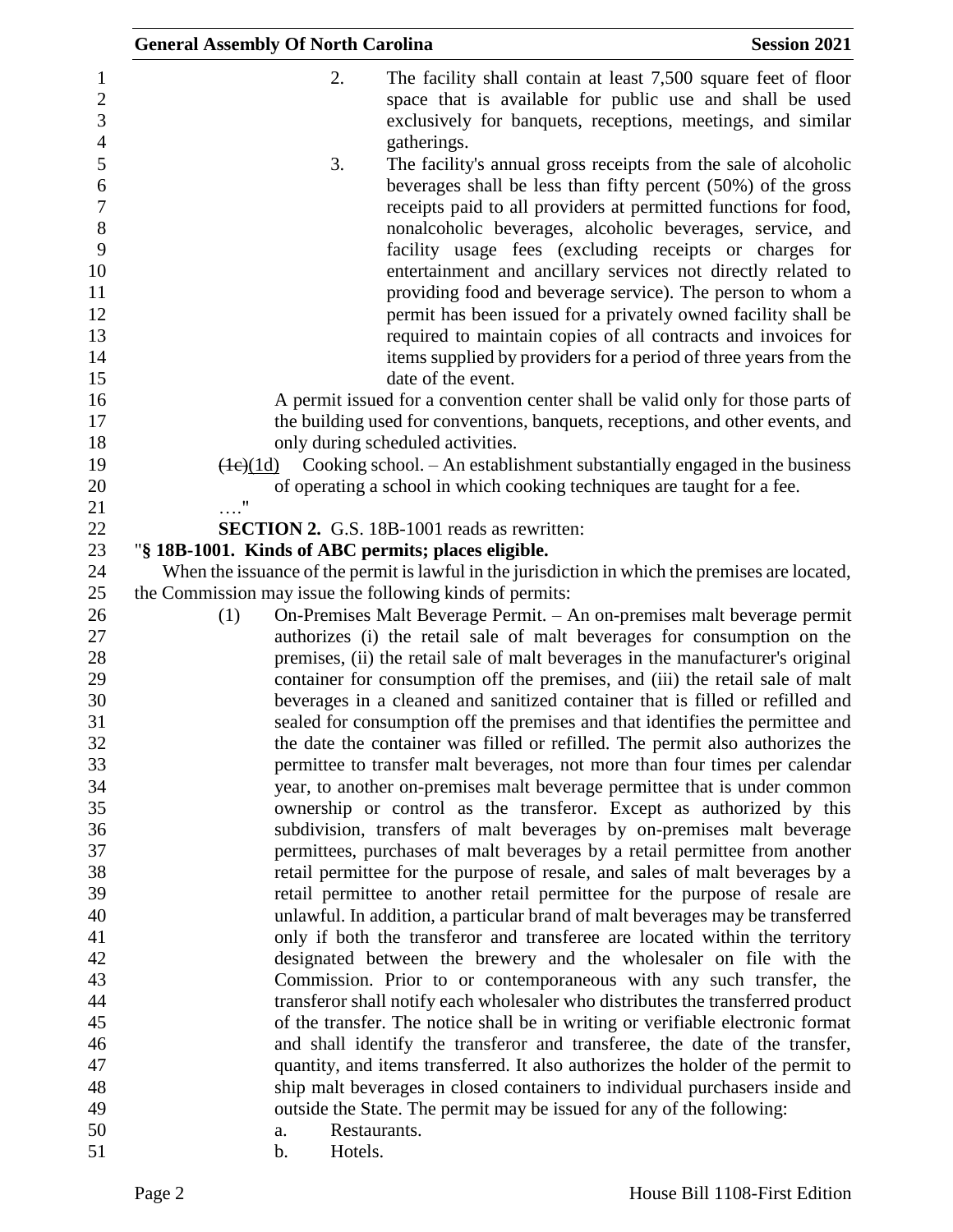|                |                 | <b>General Assembly Of North Carolina</b>                                         | <b>Session 2021</b> |
|----------------|-----------------|-----------------------------------------------------------------------------------|---------------------|
| 1              |                 | Eating establishments.<br>c.                                                      |                     |
| $\overline{c}$ |                 | Food businesses.<br>d.                                                            |                     |
| 3              |                 | Retail businesses.<br>e.                                                          |                     |
| $\overline{4}$ |                 | f.<br>Private clubs.                                                              |                     |
| 5              |                 | Convention centers.<br>g.                                                         |                     |
| 6              |                 | h.<br>Community theatres.                                                         |                     |
| $\overline{7}$ |                 | i.<br>Breweries as<br>subdivisions<br>authorized by<br>(7)                        | (8)<br>and<br>of    |
| $8\,$          |                 | G.S. $18B-1104(a)$ .                                                              |                     |
| 9              |                 | Sports and entertainment venues.                                                  |                     |
| 10             |                 | j.<br>k.<br>Private bars.                                                         |                     |
| 11             |                 | l.<br>The holder of a distillery permit authorized under G.S. 18B-1105.           |                     |
| 12             |                 | Bars.<br>m.                                                                       |                     |
| 13             |                 |                                                                                   |                     |
| 14             | $\cdots$<br>(3) | On-Premises Unfortified Wine Permit. – An on-premises unfortified wine            |                     |
| 15             |                 | permit authorizes (i) the retail sale of unfortified wine for consumption on the  |                     |
| 16             |                 | premises, either alone or mixed with other beverages, (ii) the retail sale of     |                     |
| 17             |                 | unfortified wine in the manufacturer's original container for consumption off     |                     |
| 18             |                 | the premises, and (iii) the retail sale of unfortified wine dispensed from a tap  |                     |
| 19             |                 | connected to a pressurized container utilizing carbon dioxide or similar gas      |                     |
| 20             |                 | into a cleaned and sanitized container that is filled or refilled and sealed for  |                     |
| 21             |                 | consumption off the premises and that identifies the permittee and the date the   |                     |
| 22             |                 | container was filled or refilled. The permit also authorizes the permittee to     |                     |
| 23             |                 | transfer unfortified wine, not more than four times per calendar year, to         |                     |
| 24             |                 | another on-premises unfortified wine permittee that is under common               |                     |
| 25             |                 | ownership or control as the transferor. Except as authorized by this              |                     |
| 26             |                 | subdivision, transfers of wine by on-premises unfortified wine permittees,        |                     |
| 27             |                 | purchases of wine by a retail permittee from another retail permittee for the     |                     |
| 28             |                 | purpose of resale, and sale of wine by a retail permittee to another retail       |                     |
| 29             |                 | permittee for the purpose of resale are unlawful. In addition, a particular brand |                     |
| 30             |                 | of wine may be transferred only if both the transferor and transferee are         |                     |
| 31             |                 | located within the territory designated between the winery and the wholesaler     |                     |
| 32             |                 | on file with the Commission. Prior to or contemporaneous with any such            |                     |
| 33             |                 | transfer, the transferor shall notify each wholesaler who distributes the         |                     |
| 34             |                 | transferred product of the transfer. The notice shall be in writing or verifiable |                     |
| 35             |                 | electronic format and shall identify the transferor and transferee, the date of   |                     |
| 36             |                 | the transfer, quantity, and items transferred. The holder of the permit is        |                     |
| 37             |                 | authorized to ship unfortified wine in closed containers to individual            |                     |
| 38             |                 | purchasers inside and outside the State. Orders received by a winery by           |                     |
| 39             |                 | telephone, Internet, mail, facsimile, or other off-premises means of              |                     |
| 40             |                 | communication shall be shipped pursuant to a wine shipper permit and not          |                     |
| 41             |                 | pursuant to this subdivision. The permit may be issued for any of the             |                     |
| 42             |                 | following:                                                                        |                     |
| 43             |                 | Restaurants.<br>a.                                                                |                     |
| 44             |                 | Hotels.<br>b.                                                                     |                     |
| 45             |                 | Eating establishments.<br>$\mathbf{c}$ .                                          |                     |
| 46             |                 | Private clubs.<br>d.                                                              |                     |
| 47             |                 | Convention centers.<br>e.                                                         |                     |
| 48             |                 | f.<br>Cooking schools.                                                            |                     |
| 49             |                 | Community theatres.<br>g.                                                         |                     |
| 50             |                 | Wineries.<br>h.                                                                   |                     |
| 51             |                 | i.<br>Wine producers.                                                             |                     |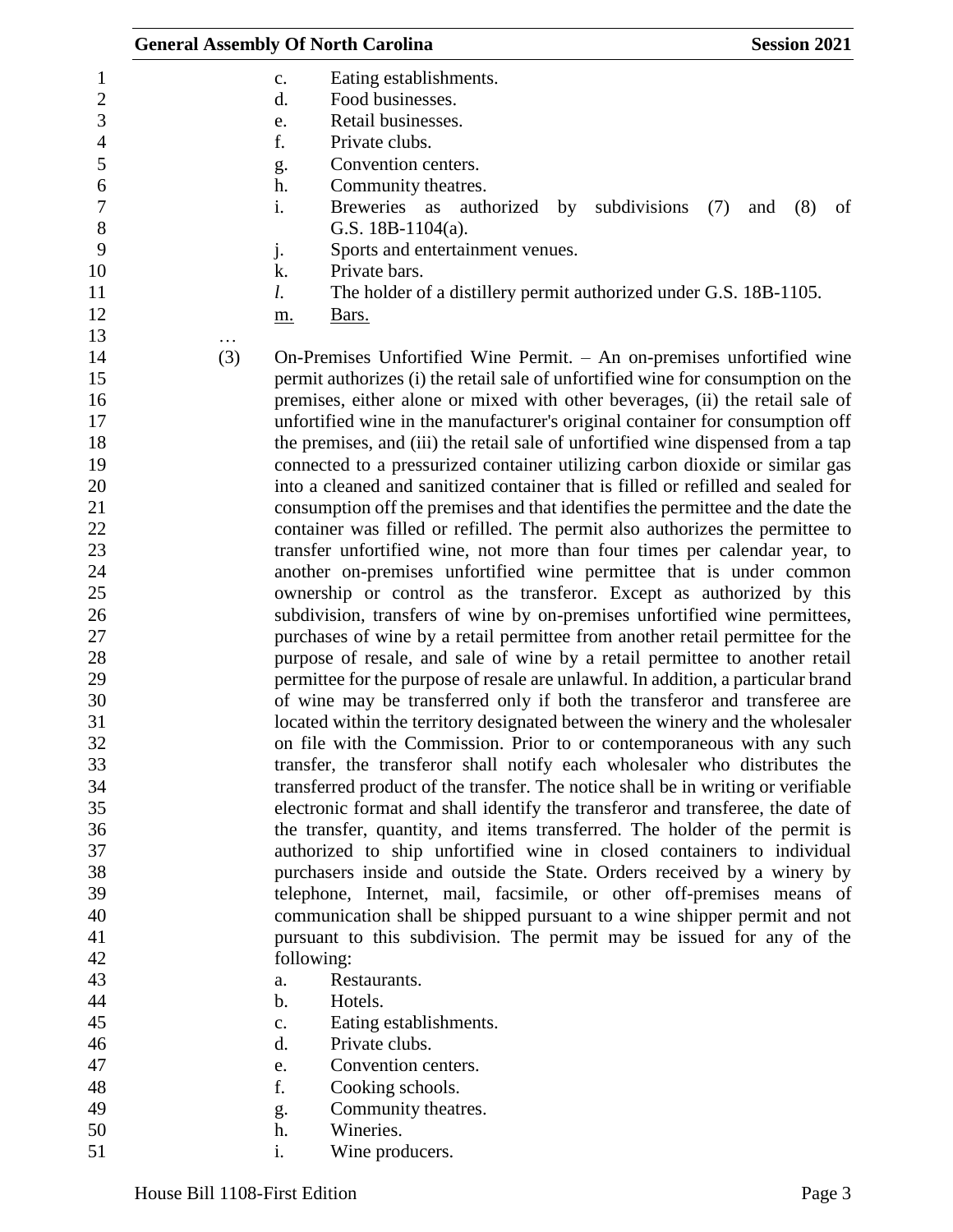|          | <b>General Assembly Of North Carolina</b>                                                                                                                  | <b>Session 2021</b> |
|----------|------------------------------------------------------------------------------------------------------------------------------------------------------------|---------------------|
|          | Retail businesses.<br>j.                                                                                                                                   |                     |
|          | k.<br>Sports and entertainment venues.                                                                                                                     |                     |
|          | l.<br>Private bars.                                                                                                                                        |                     |
|          | The holder of a distillery permit authorized under G.S. 18B-1105.<br>m.                                                                                    |                     |
|          | Bars.<br><u>n.</u>                                                                                                                                         |                     |
| .<br>(5) | On-Premises Fortified Wine Permit. – An on-premises fortified wine permit                                                                                  |                     |
|          | authorizes the retail sale of fortified wine for consumption on the premises,                                                                              |                     |
|          | either alone or mixed with other beverages, and the retail sale of fortified wine                                                                          |                     |
|          | in the manufacturer's original container for consumption off the premises. The                                                                             |                     |
|          | permit also authorizes the permittee to transfer fortified wine, not more than                                                                             |                     |
|          | four times per calendar year, to another on-premises fortified wine permittee                                                                              |                     |
|          | that is under common ownership or control as the transferor. Except as                                                                                     |                     |
|          | authorized by this subdivision, transfers of wine by on-premises fortified wine                                                                            |                     |
|          | permittees, purchases of wine by a retail permittee from another retail                                                                                    |                     |
|          | permittee for the purpose of resale, and sale of wine by a retail permittee to                                                                             |                     |
|          | another retail permittee for the purpose of resale are unlawful. In addition, a                                                                            |                     |
|          | particular brand of wine may be transferred only if both the transferor and                                                                                |                     |
|          | transferee are located within the territory designated between the winery and                                                                              |                     |
|          | the wholesaler on file with the Commission. Prior to or contemporaneous with                                                                               |                     |
|          | any such transfer, the transferor shall notify each wholesaler who distributes                                                                             |                     |
|          | the transferred product of the transfer. The notice shall be in writing or                                                                                 |                     |
|          | verifiable electronic format and shall identify the transferor and transferee, the                                                                         |                     |
|          | date of the transfer, quantity, and items transferred. The holder of the permit<br>is authorized to ship fortified wine in closed containers to individual |                     |
|          | purchasers inside and outside the State. Orders received by a winery by                                                                                    |                     |
|          | telephone, Internet, mail, facsimile, or other off-premises means of                                                                                       |                     |
|          | communication shall be shipped pursuant to a wine shipper permit and not                                                                                   |                     |
|          | pursuant to this subdivision. The permit may be issued for any of the                                                                                      |                     |
|          | following:                                                                                                                                                 |                     |
|          | Restaurants.<br>a.                                                                                                                                         |                     |
|          | Hotels.<br>b.                                                                                                                                              |                     |
|          | Private clubs.<br>$\mathbf{c}$ .                                                                                                                           |                     |
|          | Community theatres.<br>d.                                                                                                                                  |                     |
|          | Wineries.<br>e.                                                                                                                                            |                     |
|          | f.<br>Convention centers.                                                                                                                                  |                     |
|          | Private bars.<br>g.                                                                                                                                        |                     |
|          | The holder of a distillery permit authorized under G.S. 18B-1105.<br>h.                                                                                    |                     |
|          | Sports and entertainment venues.<br>$\mathbf{1}$ .                                                                                                         |                     |
|          | <u>j.</u><br>Bars.                                                                                                                                         |                     |
| $\cdots$ |                                                                                                                                                            |                     |
| (7)      | Brown-Bagging Permit. - A brown-bagging permit authorizes each individual                                                                                  |                     |
|          | patron of an establishment, with the permission of the permittee, to bring up                                                                              |                     |
|          | to eight liters of fortified wine or spirituous liquor, or eight liters of the two                                                                         |                     |
|          | combined, onto the premises and to consume those alcoholic beverages on the                                                                                |                     |
|          | premises. The permit may be issued for any of the following:                                                                                               |                     |
|          | Restaurants.<br>a.<br>Hotels.<br>b.                                                                                                                        |                     |
|          | Private clubs.                                                                                                                                             |                     |
|          | c.<br>Community theatres.<br>d.                                                                                                                            |                     |
|          | Congressionally chartered veterans organizations.<br>e.                                                                                                    |                     |
|          |                                                                                                                                                            |                     |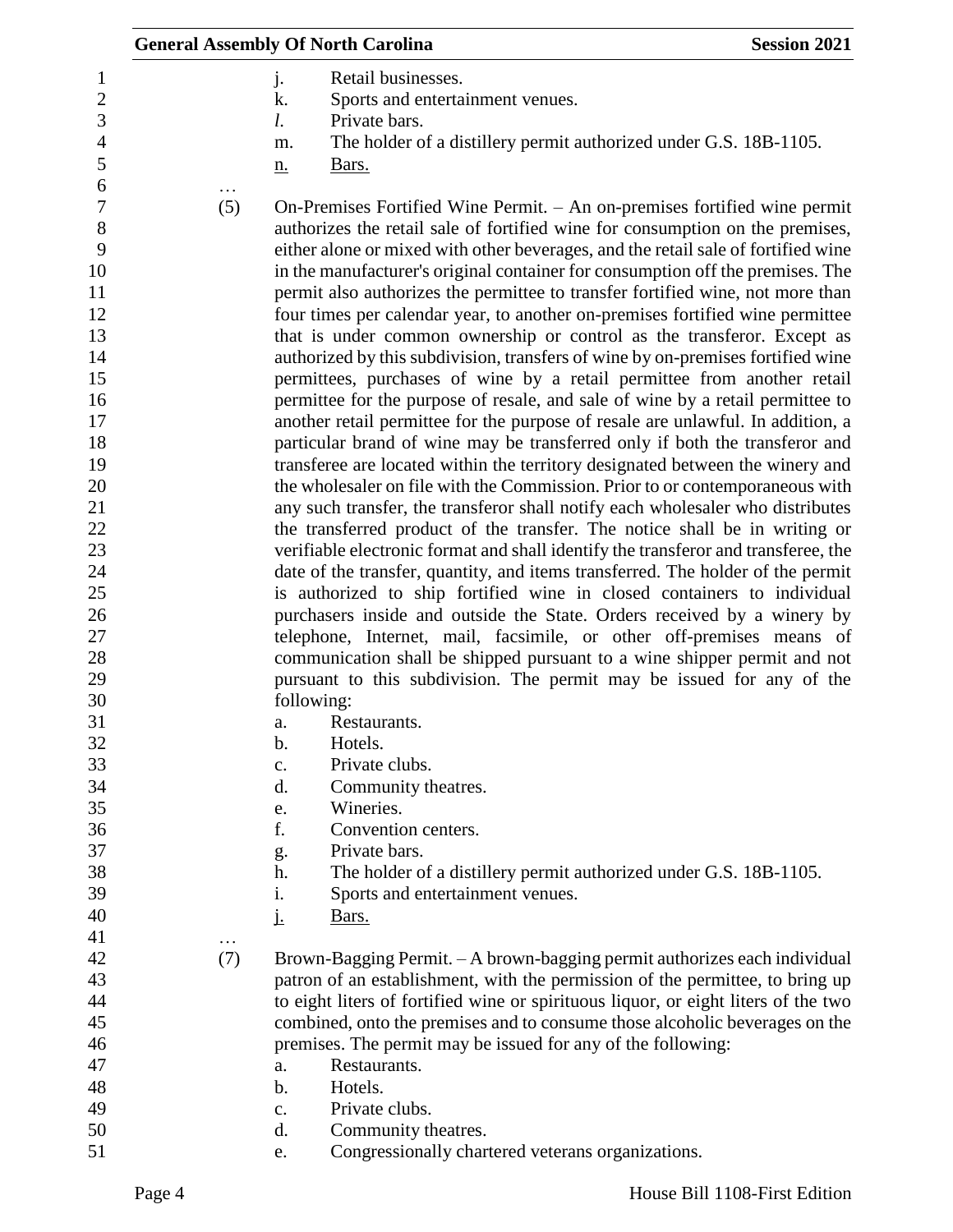|                |      | <b>General Assembly Of North Carolina</b>                                                                                                                  | <b>Session 2021</b> |
|----------------|------|------------------------------------------------------------------------------------------------------------------------------------------------------------|---------------------|
| $\bf{l}$       |      | f.<br>Private bars.                                                                                                                                        |                     |
| $\overline{c}$ |      | Bars.<br>$g_{\cdot}$                                                                                                                                       |                     |
| $\mathfrak{Z}$ | (8)  | Special Occasion Permit. $- A$ special occasion permit authorizes the host of a                                                                            |                     |
| 4              |      | reception, party or other special occasion, with the permission of the                                                                                     |                     |
| $\mathfrak s$  |      | permittee, to bring fortified wine and spirituous liquor onto the premises of                                                                              |                     |
| 6              |      | the business and to serve the same to his guests. The permit may be issued for                                                                             |                     |
| 7              |      | any of the following:                                                                                                                                      |                     |
| $8\,$          |      | Restaurants.<br>a.                                                                                                                                         |                     |
| 9              |      | b.<br>Hotels.                                                                                                                                              |                     |
| 10             |      | Eating establishments.<br>c.                                                                                                                               |                     |
| 11             |      | Private clubs.<br>d.                                                                                                                                       |                     |
| 12             |      | Convention centers.<br>e.                                                                                                                                  |                     |
| 13             |      | f.<br>Private bars.                                                                                                                                        |                     |
| 14             |      | Sports and entertainment venues.<br>g.                                                                                                                     |                     |
| 15             |      | <u>h.</u><br>Bars.                                                                                                                                         |                     |
| 16             |      |                                                                                                                                                            |                     |
| 17<br>18       | (10) | Mixed Beverages Permit. $-$ A mixed beverages permit authorizes the retail                                                                                 |                     |
| 19             |      | sale of mixed beverages for consumption on the premises. The permit also<br>authorizes a mixed beverages permittee (i) to obtain a purchase-transportation |                     |
| 20             |      | permit under G.S. 18B-403 and 18B-404, (ii) to obtain an antique spirituous                                                                                |                     |
| 21             |      | liquor permit under subdivision (20) of this section, and (iii) to use for culinary                                                                        |                     |
| 22             |      | purposes spirituous liquor lawfully purchased for use in mixed beverages. The                                                                              |                     |
| 23             |      | permit may be issued for any of the following:                                                                                                             |                     |
| 24             |      | Restaurants.<br>a.                                                                                                                                         |                     |
| 25             |      | Hotels.<br>b.                                                                                                                                              |                     |
| 26             |      | Private clubs.<br>c.                                                                                                                                       |                     |
| 27             |      | d.<br>Convention centers.                                                                                                                                  |                     |
| 28             |      | Community theatres.<br>e.                                                                                                                                  |                     |
| 29             |      | f.<br>Nonprofit organizations.                                                                                                                             |                     |
| 30             |      | Political organizations.<br>g.                                                                                                                             |                     |
| 31             |      | h.<br>Sports and entertainment venues.                                                                                                                     |                     |
| 32             |      | i.<br>Private bars.                                                                                                                                        |                     |
| 33             |      | The holder of a distillery permit authorized under G.S. 18B-1105.<br>j.                                                                                    |                     |
| 34             |      | <u>k.</u><br>Bars.                                                                                                                                         |                     |
| 35             | (11) | Culinary Permit. $- A$ culinary permit authorizes a permittee to possess up to                                                                             |                     |
| 36             |      | 12 liters of either fortified wine or spirituous liquor, or 12 liters of the two                                                                           |                     |
| 37             |      | combined, in the kitchen of a business and to use those alcoholic beverages                                                                                |                     |
| 38             |      | for culinary purposes. The permit may be issued for either any of the                                                                                      |                     |
| 39             |      | following:                                                                                                                                                 |                     |
| 40             |      | Restaurants; Restaurants.<br>a.                                                                                                                            |                     |
| 41             |      | Hotels; Hotels.<br>b.                                                                                                                                      |                     |
| 42             |      | Cooking schools.<br>c.                                                                                                                                     |                     |
| 43             |      | A culinary permit may also be issued to a catering service to allow the                                                                                    |                     |
| 44             |      | possession of the amount of fortified wine and spirituous liquor stated above                                                                              |                     |
| 45             |      | at the business location of that service and at the cooking site. The permit shall                                                                         |                     |
| 46             |      | also authorize the caterer to transport those alcoholic beverages to and from                                                                              |                     |
| 47             |      | the business location and the cooking site, and use them in cooking.                                                                                       |                     |
| 48             | "    |                                                                                                                                                            |                     |
| 49             |      | <b>SECTION 3.</b> The Alcoholic Beverage Control Commission may adopt temporary                                                                            |                     |
| 50             |      | rules to implement the provisions of this act. Temporary rules adopted in accordance with this                                                             |                     |